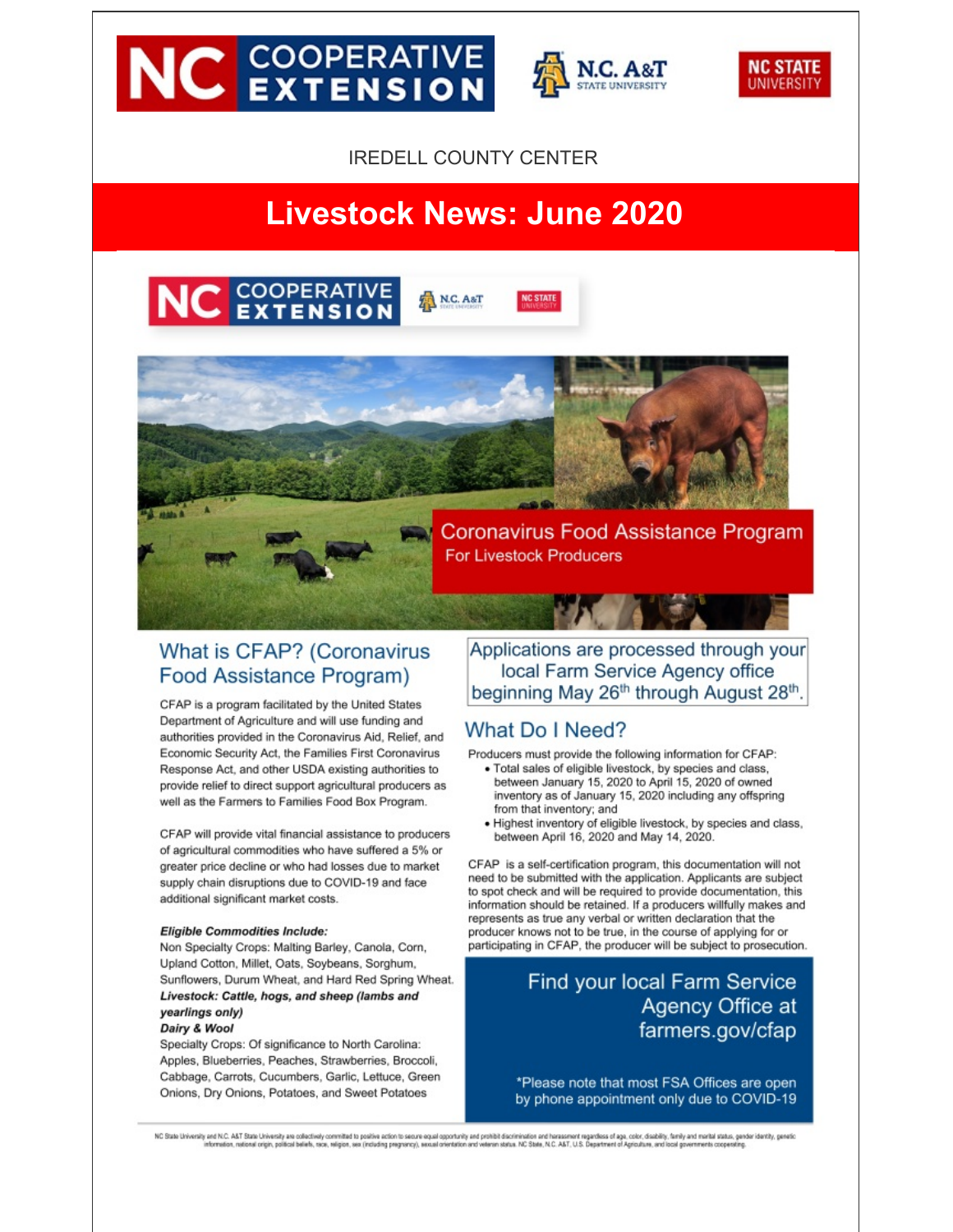| Livestock                     | <b>Eligible Livestock</b>              | <b>Unit of</b><br>Measure | <b>CARES Act Part 1 Payment</b><br>Rate | <b>CCC Part 2 Payment</b><br>Rate |
|-------------------------------|----------------------------------------|---------------------------|-----------------------------------------|-----------------------------------|
| Cattle                        | Feeder Cattle: Less than 600<br>Pounds | Head                      | \$102.00                                | \$33.00                           |
|                               | Feeder Cattle: 600 Pounds or<br>More   | Head                      | \$139.00                                | \$33.00                           |
|                               | Slaughter Cattle: Fed Cattle           | Head                      | \$214.00                                | \$33.00                           |
|                               | Slaughter Cattle: Mature Cattle        | Head                      | \$92.00                                 | \$33.00                           |
|                               | All Other Cattle                       | Head                      | \$102.00                                | \$33.00                           |
| <b>Hogs and Pigs</b>          | Pigs: Less than 120 Pounds             | Head                      | \$28.00                                 | \$17.00                           |
|                               | Hogs: 120 Pounds or More               | Head                      | \$18.00                                 | \$17.00                           |
| Lambs and<br><b>Yearlings</b> | All Sheep Less than 2 Years Old        | Head                      | \$33.00                                 | \$7.00                            |

Eligible Livestock and Payment Rates for CFAP

Encourage producers to get their inventory records in order in the case of spot checks. Even a list of the amount of head and a designation (cow, heifer, calf) in each pasture and listing out pasture locations will be helpful at this time.

## **CFAP Eligibility**

Eligible producers (person or legal entity) of specified agricultural commodities outlined above who have suffered a 5% of greater price decline as a result of the COVID-19 pandemic, and who face substantial marketing costs for inventories, are eligible for CFAP payments.

To be eligible for payments, a person or legal entity must have an average adjusted gross income of less than \$900,000 for tax years 2016, 2017, and 2018. However, if 75% of their adjusted gross income comes from farming, ranching, or forestry, the AGI limit of \$900,000 does not apply.

Persons and legal entities also must:

- Comply with the provisions of the "Highly Erodible Land and Wetland Conservation" regulations, often called the conservation compliance provisions
- If a foreign person, provides land, capital, and a substantial amount of active personal labor to the farming operation: and
- Not have a controlled substance violation.

#### For Example:

A livestock producer has 50 head of brood cows that calved in late spring 2019. Sold 38 calves at the stockyard in February 2020 averaging 650lbs. Kept 12 heifer calves. His estimated payment would be: 38 head @ \$139/head = \$5282 Inventory on May 1: 50 cows + 12 heifers =  $62$ head @ \$33/head= \$2046 Total: \$7,328

**IREDELL COUNTY COOPERATIVE EXTENSION** 444 Bristol Drive . Statesville, NC 28677 PH 704.873.0507. Iredell.ces.ncsu.edu

## New to the FSA Office?

Your local FSA staff will work with you to apply for the program and through forms that will ask for the following:

- Name and Address
- $\ddot{\phantom{0}}$ Personal Information, including your Tax ID number or SSN
- Farm Operating Structure (Individual, LLC, Corp)
- Adjusted Gross Income compliance certification to ensure eligibility, including farm income reported in 2016, 2017, & 2018. This is verified with the IRS.
- Direct deposit to enable payment processing These forms are available on the farmers.gov/cfap and
- include:
	- $\bullet$  CCC-901
	- $CCC-941$
	- AD-1026 \* as determined by the Natural Resource Conservation Service
	- $AD-2047$
	- SF-3881

Do NOT send info to any Farm Service Agency office unless you have spoken to the office and they have requested the information.

## What About Dairy, Wool, & **Contract Growers?**

Dairy payments will equal the first quarter production of calendar year 2020 multiplied by the payment rate of \$4.71 per hundred weight. Dairy production second quarter is calculated from the first quarter production; second quarter calculated production is then multiplied by \$1.47 per hundred weight. Dumped milk in the months of January, February, and March is eligible for assistance.

Wool payments are the sum of unpriced inventory (must be subject to price risk) on January 15, 2020, not to exceed 50% of 2019 total production, multiplied by the payment rate of \$0.71/ lb graded, cleaned, \$0.36/lb non-graded, greasy.

A contract grower who does not own the livestock is eligible only if the contract allows the grower to have price risk in the livestock.

## **Coronavirus Food Assistance Program (CFAP)**

All livestock (beef cattle, dairy cattle, hogs, and sheep) producers are eligible for relief payments via the CFAP program. Payments are calculated based on the number of animals sold between January 15 and April 15, 2020 AND livestock inventory between April 16 and May 15, 2020. To determine the amount that you are qualified for, visit farmers.com/cfap and use the Payment Calculator Tool.

Contact the Statesville Farm Service Agency to make an appointment to complete your application. Phone: (704) 872-5061

#### Learn more »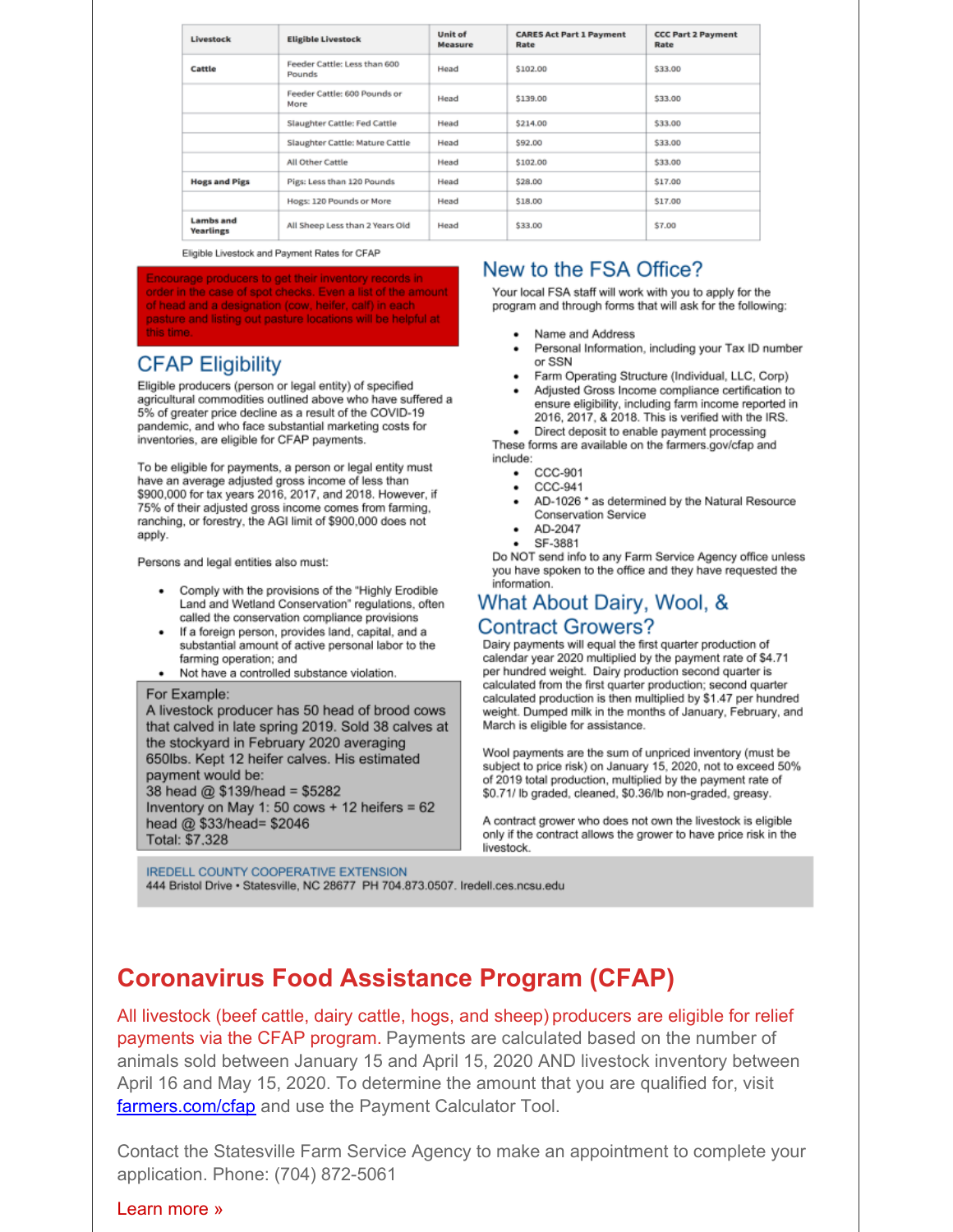

# **Pasture Weed Spotlight: Marestail (Horseweed)**

This annual weed can be found in hayfields, row crop fields, roadsides, ditches, and pastures. Marestail in unique in that it is both a winter and summer annual. It emerges as a rosette. Plants have a single, unbranched stem and can grow up to 6 feet tall. At maturity, the plant has greenish-white flowers. Control is best achieved when the plant is smaller (4-6 inches) with a broadleaf herbicide.

[Learn](http://r20.rs6.net/tn.jsp?f=001DF86R5VAsqzGZR5VMn7Atdwz7GIt7-8bG2KTUnI0IyNlSKxiOQlAMA9LjWBTOYnhlb86S4eQsWIgMxP9u5oCC50obP-1CcgB1HrhNWo-2EGGLNtrbe-lrQqURwDAXwllOZpe_3FaCM2bGX97Q6iHJjQrSs3HmoK9brmi666cDMXREVcmr_zMJEXjzWOLFTP6jBOpRYf6EKUwg6a14P_-5pddykS5K05N&c=&ch=) more »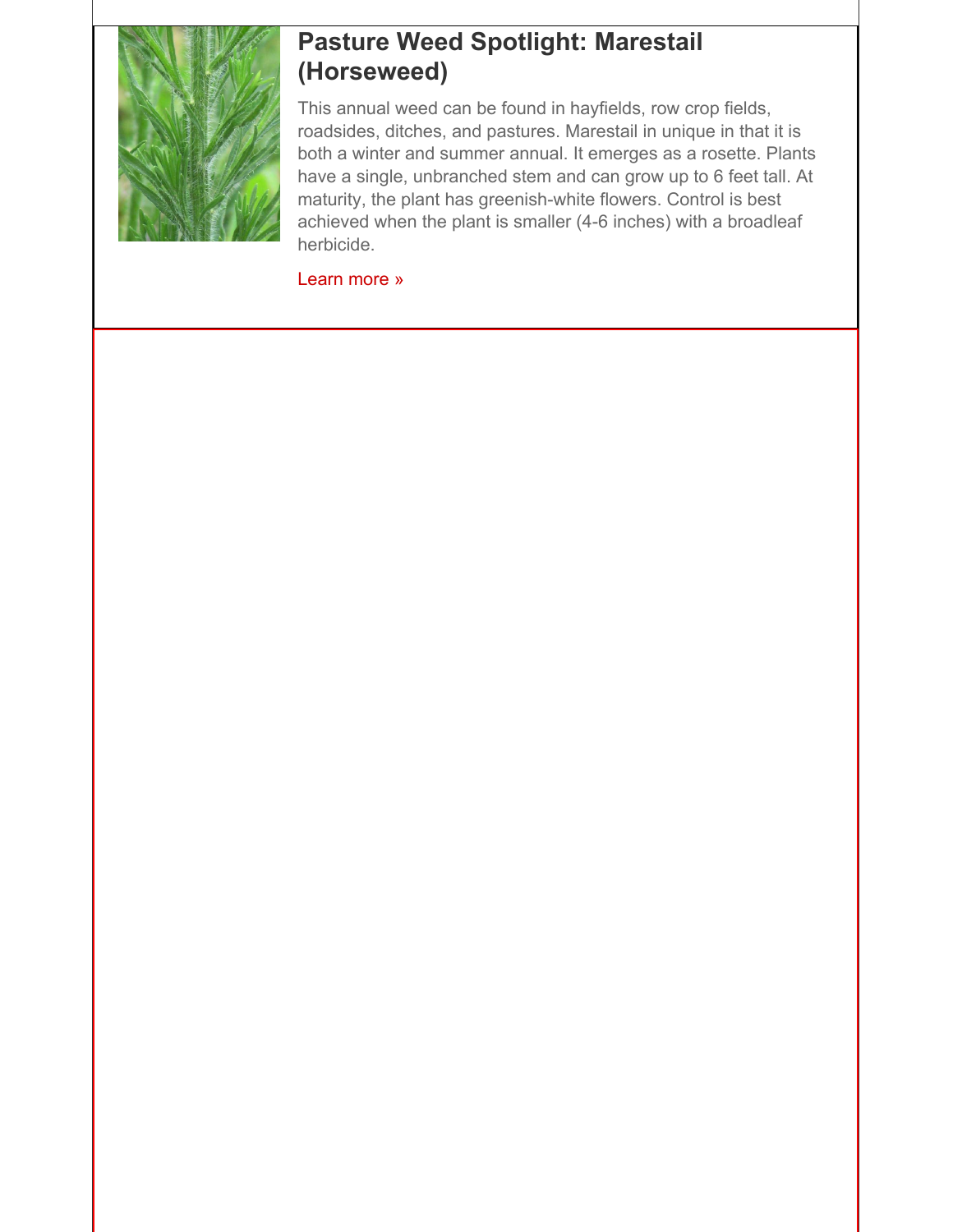### **Fly Control Options in Beef Cattle Herds**

Horn, Face, and Stable Flies are the most commonly found fly species around beef cattle and cause the greatest economic effect. Studies have shown that annoyance, irritation, and blood loss caused by flies can reduce weaning weights of calves nursing fly infested cows by 12 to 14 pounds and the gain of grazing yearling steers can be reduced as much as 30 pounds during the summer grazing season. In addition to weight reductions, flies can lead to the spread of other health issues such as pinkeye. Here are some fly control options for your farm.

#### **Fly Tags**

Easy to use and longer acting Can work for most of peak fly season (60-90 days) Important to remove fly tags at the end of the season Rotate between the three main classes: Pyrethroids, Organophosphates, and Endectocides





**Pour or Spray on Products** Quickest method to reduce fly populations Shortest residual control Pour-on dewormers are included here and typically offer 2-3 weeks of effective fly control Consider this a secondary method of control for early and/or late season control

#### **Feed Additives**

Insect Growth Regulators (IGR) can be added to your mineral program or be given as a bolus. IGRs combat flies at the larva stage by reducing the number of fly eggs hatching in manure and hay piles. Begin feeding early in the season use throughout the entire fly season. These product work well when the farm is isolated or surrounded by cooperating farms who are also using IGR products.





#### **Back Rubs/Oilers/Dusters**

Self-application devices should be located where cattle are forced to go through to obtain water or minerals to insure daily usage Allow animals to get treatment while they are scratching their backs Rotate active chemical ingredients annually to reduce resistance Good option for late summer or early fall after fly tags are no longer effective

No matter what system you use, rarely does one method give you complete control. Use a combination of approaches and alternate between active ingredients to combat resistance. Decide what works best for your farming operation considering your time, money, and how you manage your cattle.

Always read and follow all product labels.

## **Helpful Links**

See Past [Newsletters](http://r20.rs6.net/tn.jsp?f=001DF86R5VAsqzGZR5VMn7Atdwz7GIt7-8bG2KTUnI0IyNlSKxiOQlAMGlhEJmrkhwed06bz6RZtMzmokVnfTFvblWCUJzmcWYmJv-8LTQIREjgqkxduYbQydkrJ0kWmJRDLTQZaiV7EudeJwY5x00-04DIGbkbQAu15OahwEHqSu_V5yCOFZbaFA5Y3ZvAN5ACbVtioAAs0JLhpFtlBZskRUHTGEtIdrTMGgV8qHK8_BI=&c=&ch=) »

NCSU Extension Forage [Resources](http://r20.rs6.net/tn.jsp?f=001DF86R5VAsqzGZR5VMn7Atdwz7GIt7-8bG2KTUnI0IyNlSKxiOQlAMF_gzHs5vljorLGwxrwgN9OyFfOKsfZH2dYCmHf8_h4nFqLQzGjlaj58w0HcW6YB3W16AejX9v7FjOtIudvy8K_Wtjs8OpmFpaWZ-iuze7a40rat4EgKiXj15G3Q8JJKqw==&c=&ch=) Portal »

NCSU Extension Beef Cattle [Resources](http://r20.rs6.net/tn.jsp?f=001DF86R5VAsqzGZR5VMn7Atdwz7GIt7-8bG2KTUnI0IyNlSKxiOQlAMF_gzHs5vljogg_SIHLQwWTET8XWonf9w7eEinWrUw2EPHQi5DcmkDf6-2WWhheaN-Iwh9ZrAaO1mSl76Jp628GkQhtsfCkio3iYj2d51zj-f3RtfaLjqHgwmKkw3ilnvQ==&c=&ch=) Portal »

North Carolina [Cattlemen's](http://r20.rs6.net/tn.jsp?f=001DF86R5VAsqzGZR5VMn7Atdwz7GIt7-8bG2KTUnI0IyNlSKxiOQlAMF_gzHs5vljoDZ6XlM7CRa0zI0GqoDrBVsb-AJCQF76wl5WYR_3Wp1mVO6ptw99Lzk4TUgISPdCGqLhfShVR8QiBGTmZw2OKPx28neaBfwMa4RWykugqGF0=&c=&ch=) Association »